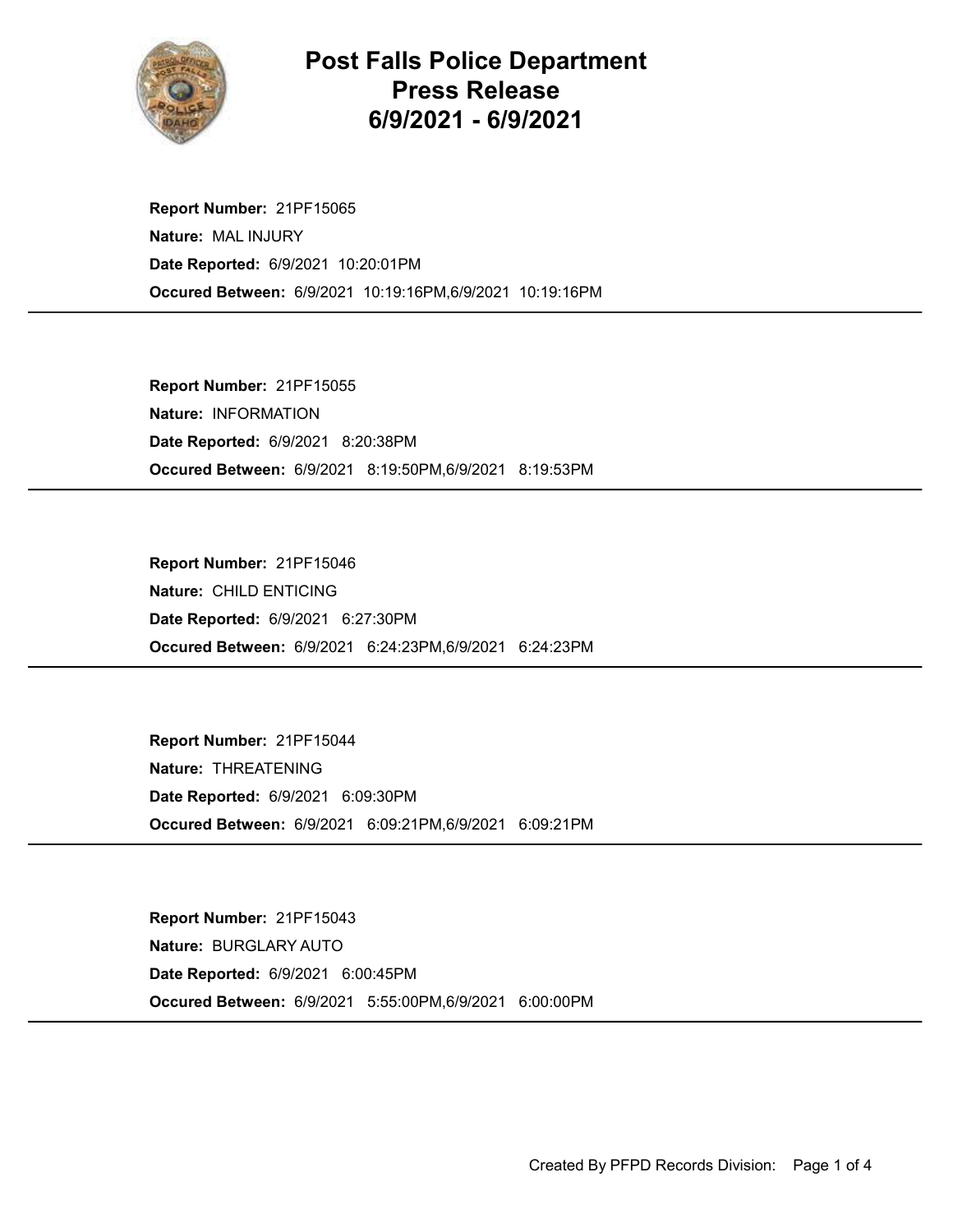Occured Between: 5/7/2021 8:00:00AM,6/9/2021 4:33:45PM Report Number: 21PF15036 Nature: INFORMATION Date Reported: 6/9/2021 4:35:17PM

Occured Between: 6/9/2021 4:24:38PM,6/9/2021 4:24:38PM Report Number: 21PF15033 Nature: ACCIDENT PD Date Reported: 6/9/2021 4:27:58PM

Occured Between: 6/9/2021 3:53:25PM,6/9/2021 3:53:25PM Report Number: 21PF15025 Nature: SHOPLIFTER Date Reported: 6/9/2021 3:54:45PM

Occured Between: 6/7/2021 7:10:00PM,6/7/2021 7:25:00PM Report Number: 21PF15020 Nature: SHOPLIFTER Date Reported: 6/9/2021 3:33:41PM

Occured Between: 6/9/2021 3:28:55PM,6/9/2021 3:28:59PM Report Number: 21PF15019 Nature: ACCIDENT INJURY Date Reported: 6/9/2021 3:29:47PM

Occured Between: 6/9/2021 2:06:53PM,6/9/2021 2:06:53PM Report Number: 21PF15009 Nature: ACCIDENT H&R Date Reported: 6/9/2021 2:08:17PM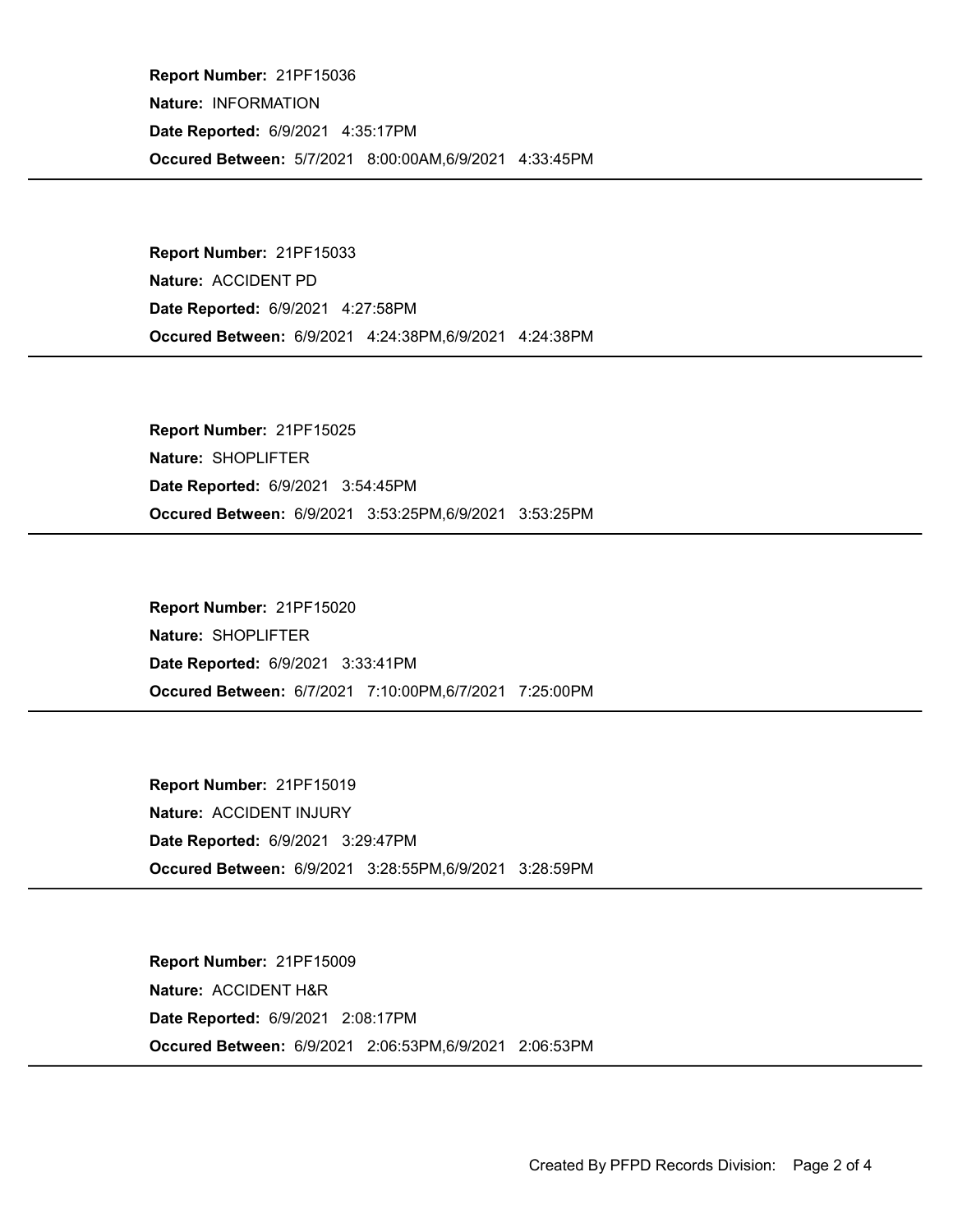Occured Between: 6/9/2021 1:23:00PM,6/9/2021 1:32:17PM Report Number: 21PF15005 Nature: MAL INJURY Date Reported: 6/9/2021 1:36:00PM

Occured Between: 6/9/2021 1:02:17PM,6/9/2021 1:02:17PM Report Number: 21PF15002 Nature: THEFT Date Reported: 6/9/2021 1:05:01PM

Occured Between: 6/9/2021 2:00:00AM,6/9/2021 12:50:00PM Report Number: 21PF14999 Nature: BURGLARY AUTO Date Reported: 6/9/2021 12:58:57PM

Occured Between: 6/9/2021 11:06:27AM,6/9/2021 11:06:27AM Report Number: 21PF14986 Nature: FRAUD Date Reported: 6/9/2021 11:09:15AM

Occured Between: 6/8/2021 10:00:00PM,6/9/2021 8:26:23AM Report Number: 21PF14980 Nature: BURGLARY AUTO Date Reported: 6/9/2021 8:28:24AM

Occured Between: 6/7/2021 7:00:00AM,6/8/2021 7:00:00AM Report Number: 21PF14975 Nature: MAL INJURY Date Reported: 6/9/2021 7:16:15AM